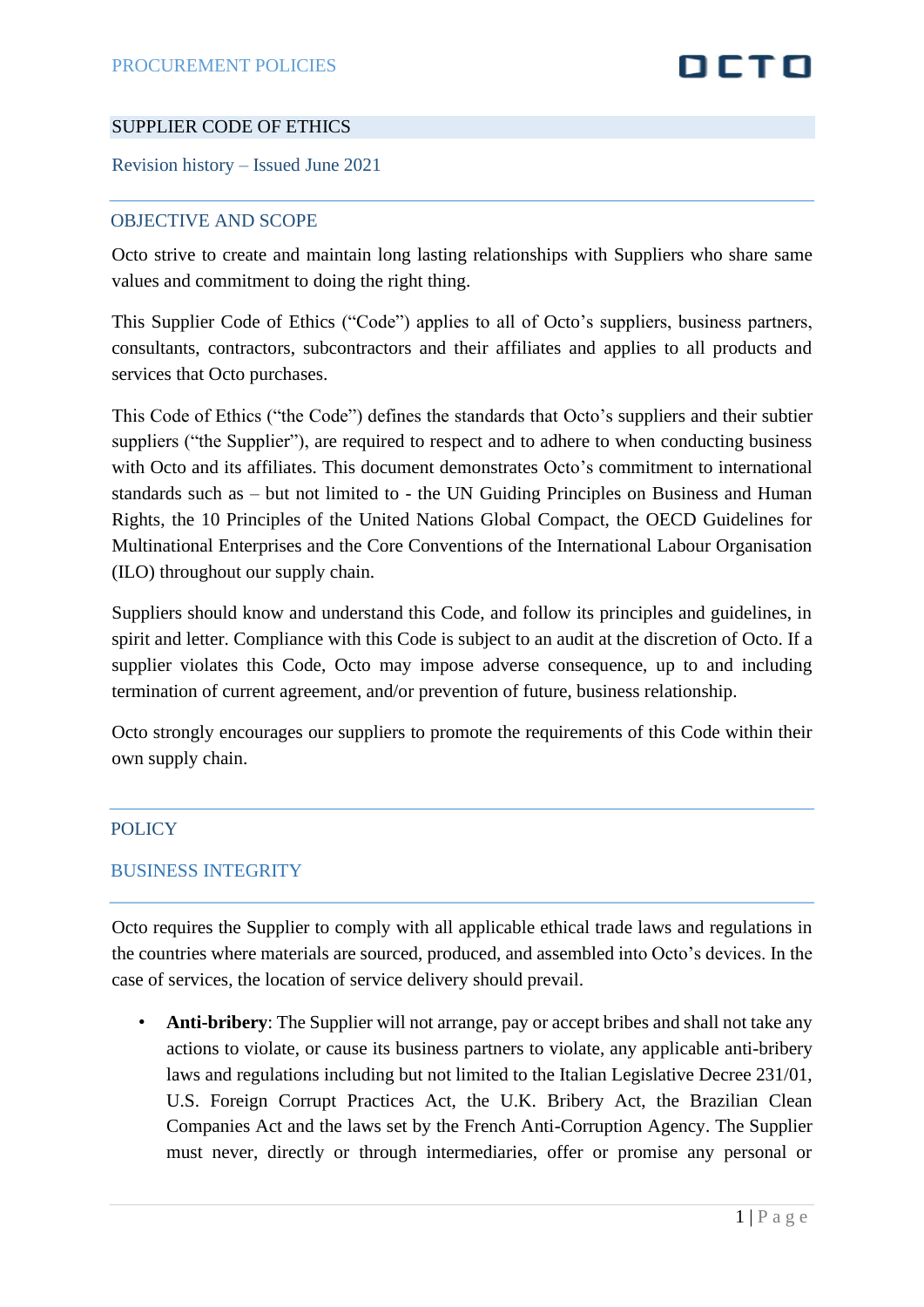improper advantage in order to obtain or retain a business or other advantage from a third Party, whether public or private.

- **Keep Accurate Books & Records**: The Supplier shall maintain transparent and up to date books and records to demonstrate compliance with applicable materials, services, governmental and industry regulations.
- **Intellectual property**: The Supplier shall take appropriate steps to safeguard and maintain confidential Octo's proprietary information and use such information only for the purposes authorized by the contractual agreement. In case of sub-contracting, sharing of confidential information should be made only with the prior the consent of Octo.
- **Security and Data privacy**: In addition to specific OCTO requirements included in the relevant agreement, the Supplier shall adopt best practices and rules – aligned with the ISO - specific for its sector or processing operations, thus enhancing compliance and accountability with all applicable security and data protection laws and ensuring the highest level of confidentiality of information received, directly or indirectly by Octo.
- **Conflict of Interest**: A conflict of interest is a situation where personal interests might interfere with our ability to make objective decisions on behalf of Octo. Suppliers should act with the benefit of business in mind and not because of any personal interests. The Supplier is expected to report to Octo any situation that may appear as a conflict of interest, and disclose to Octo if any Octo director, employee, consultant or contractor may have an interest of any kind in the supplier's business or any kind of economic ties with the supplier.
- **Fair Competition**: Suppliers must adhere to all competition laws that apply to their activities. Competition laws protect consumers by ensuring a fair marketplace that is free from restraints of trade. While these laws are complex, suppliers must rely on a few general principles to guide their actions. Suppliers must refrain from entering into any agreement (formal or informal) with an actual or potential competitor or supplier that could improperly restrain trade, raise prices, or reduce quality, innovation or consumer purchase options. Discussing anti-competitive topics could have serious consequences. Suppliers should also avoid any appearance of an agreement to restrain trade, as merely the perception of anti-competitive behavior could damage our reputation for integrity and fair business practices.
- **Gift**: Exchanging modest gifts helps build strong business relationships with customers and other business partners. However, lavish or frequent gifts are prohibited because they can lead to actual or perceived conflicts of interest. Accordingly, Octo requests that suppliers avoid providing any gifts whose value exceed EUR 100 or its equivalent. Cash or cash equivalents (like gift cards) of any amount are never permitted.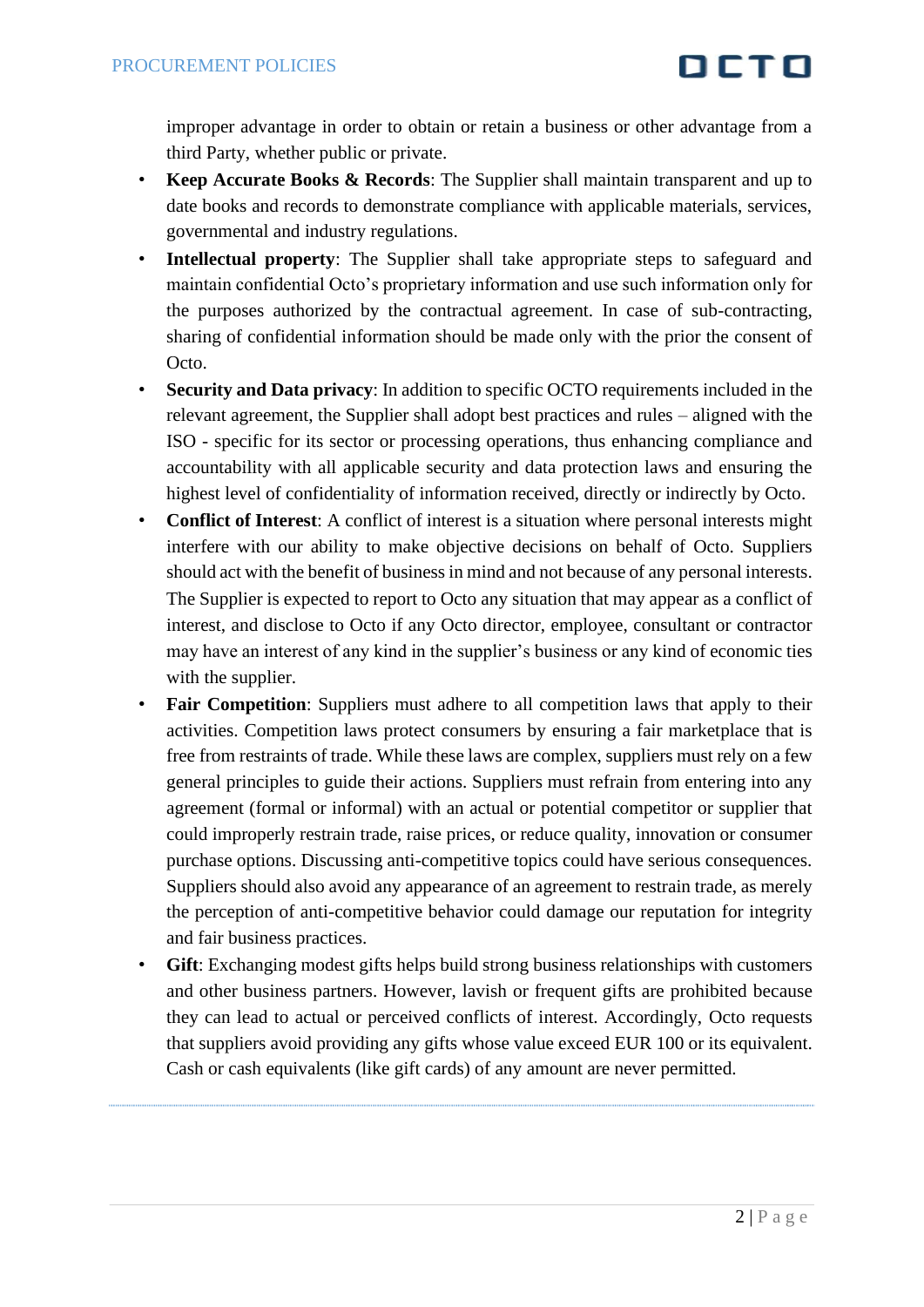## OCTO

#### HUMAN RIGHTS

Octo fully supports the United Nations Framework and Guiding Principles on Business and Human Rights and expects the Supplier to respect all human rights, including labour rights, throughout its business activities. As a minimum:

- Freedom of Association and Collective Bargaining: The Supplier should grant its employees the right to Freedom of Association and Collective Bargaining in accordance with all applicable laws and regulations.
- Forced Labour: The Supplier must under no circumstances use, or in any other way benefit, from forced labour. Forced labour refers to any form of indentured servitude such as the use of physical punishment, confinement, or threats of violence as a method of discipline; or, control such as retaining employees' identification, passports, work permits or deposits as a condition of employment. Where the Supplier is using migrant or prison labourers under a legal framework, Octo must be made aware to allow us to review appropriate documentation maintained by the Supplier.
- Employment Practices: The Supplier shall only employ workers who are legally authorized to work in their facilities and is responsible for validating employees' eligibility to work through appropriate documentation. All work shall be voluntary, and workers shall be free to leave work or terminate their employment upon reasonable notice. To every extent possible work performed must be based on recognised employment relationship established through national law and practice. Obligations to employees under labour or social security laws and regulations arising from the regular employment relationship shall not be avoided using labour-only contracting, subcontracting, or home-working arrangements, or through apprenticeship schemes where there is no real intent to impart skills or provide regular employment, nor shall any such obligations be avoided through the excessive use of fixed-term contracts of employment.
- Minimum Age for Employment The use of child labour by the Supplier is strictly prohibited. Generally, no child below 15 years (or 14 in certain developing countries) is allowed to work, subject to exceptions allowed by national law. If the Supplier employs young workers, it must demonstrate that the employment of young people does not expose them to undue physical risks that can harm physical, mental or emotional development.
- Fair and Equal Treatment: The Supplier should treat its employees with dignity, respect and integrity:
	- o The Supplier shall not discriminate in hiring and employment practices on the grounds of criteria such as of race, colour, religion, gender, age, physical ability, national origin, sexual orientation, political affiliation, union membership, medical tests, or marital status.
	- o Any form of psychological, physical, sexual or verbal abuse, intimidation, threat or harassment must not be tolerated.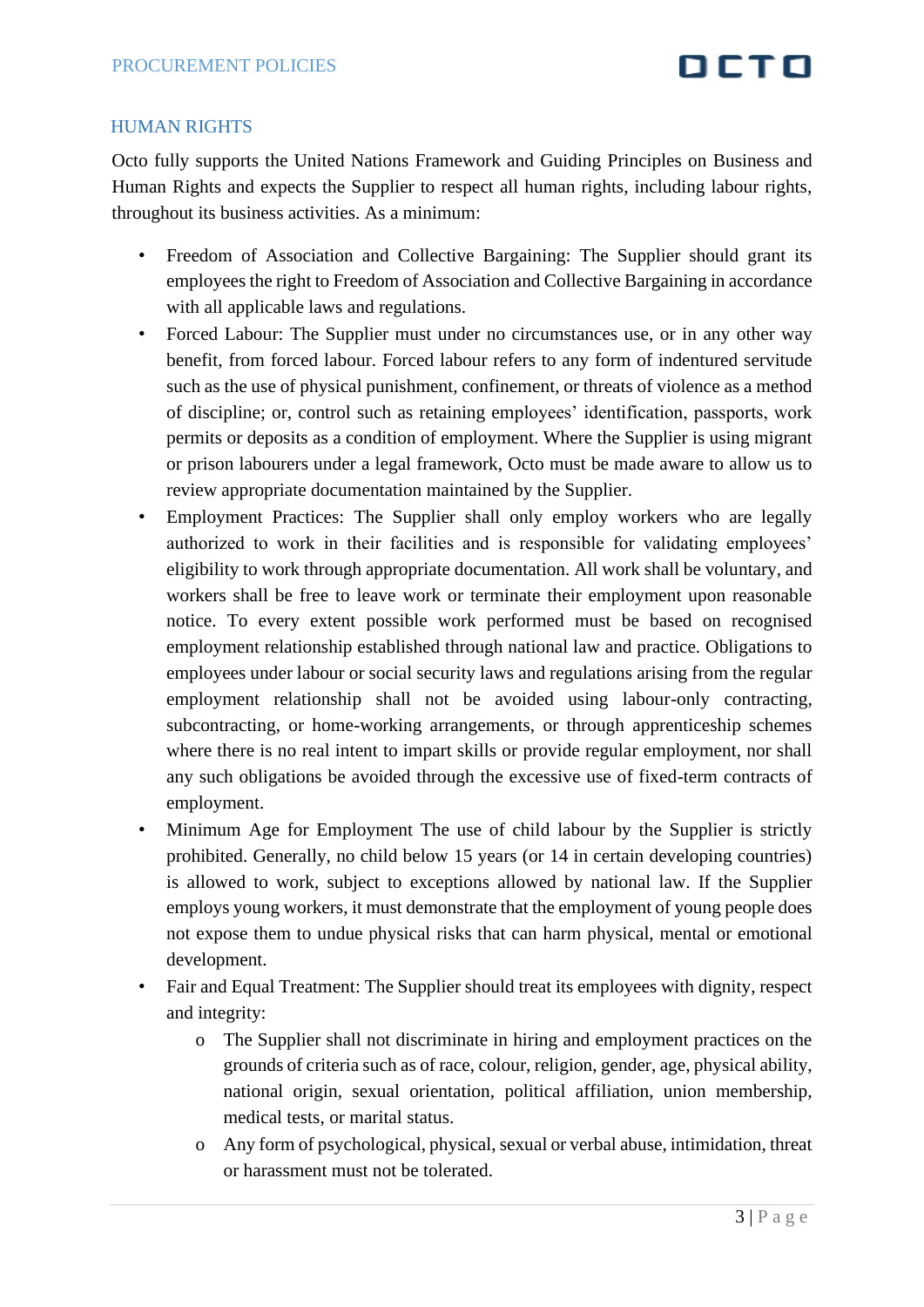- o The Supplier shall respect the privacy rights of its employees whenever it gathers private information or implements employee monitoring practices. o When the Supplier retains direct or contracted workers to provide security to safeguard its personnel and property, the Supplier will make sure that security personnel apply the same standards on fair and equal treatment.
- Working time and rest days: The Supplier must ensure that its employees work in compliance with all applicable laws and mandatory industry standards pertaining to regular working hours, and overtime hours, including for breaks, rest periods, holidays, and maternity and paternity leaves. In absence of law, the Supplier shall not require a regular work week over 60 hours; employees shall be allowed at least one day off after six consecutive days of work, and any overtime worked shall be voluntary and compensated at premium rate.
- Wages and benefits: The Supplier's employees must be provided with wages and benefits that, at a minimum, comply with national laws or industry standards whichever is higher, as well as binding collective agreements, including those pertaining to overtime work and other premium pay arrangements. In any event, wages should always be enough to meet basic needs for employees, and their entitled official dependents, and to provide some discretionary income. The Supplier must not apply disciplinary or any other forms of deductions from pay neither apply any forms of discrimination in employment and remuneration practices.

#### HEALTH AND SAFETY

Octo expects the Supplier's operating and management systems, as well as its employees, to try to prevent work-related injuries and illnesses.

- Workplace Environment: The Supplier shall provide its employees with a safe and healthy working environment. As a minimum, potable drinking water, adequate lighting, temperature, ventilation, sanitation, and personal protective equipment must be provided at appropriately equipped work stations. In addition, facilities must be constructed and maintained in accordance with the standards set by applicable laws and regulations.
- Emergency preparedness: The Supplier shall be prepared for emergency situations. This includes worker notification and evacuation procedures, emergency training and drills, appropriate first-aid supplies, appropriate fire detection and suppression equipment, and adequate exit facilities.
- Product Quality and Safety: All products and services delivered by the Supplier must meet the quality and safety standards required by applicable law and any agreed manufacturing standards.

#### ENVIRONMENTAL SUSTAINABILITY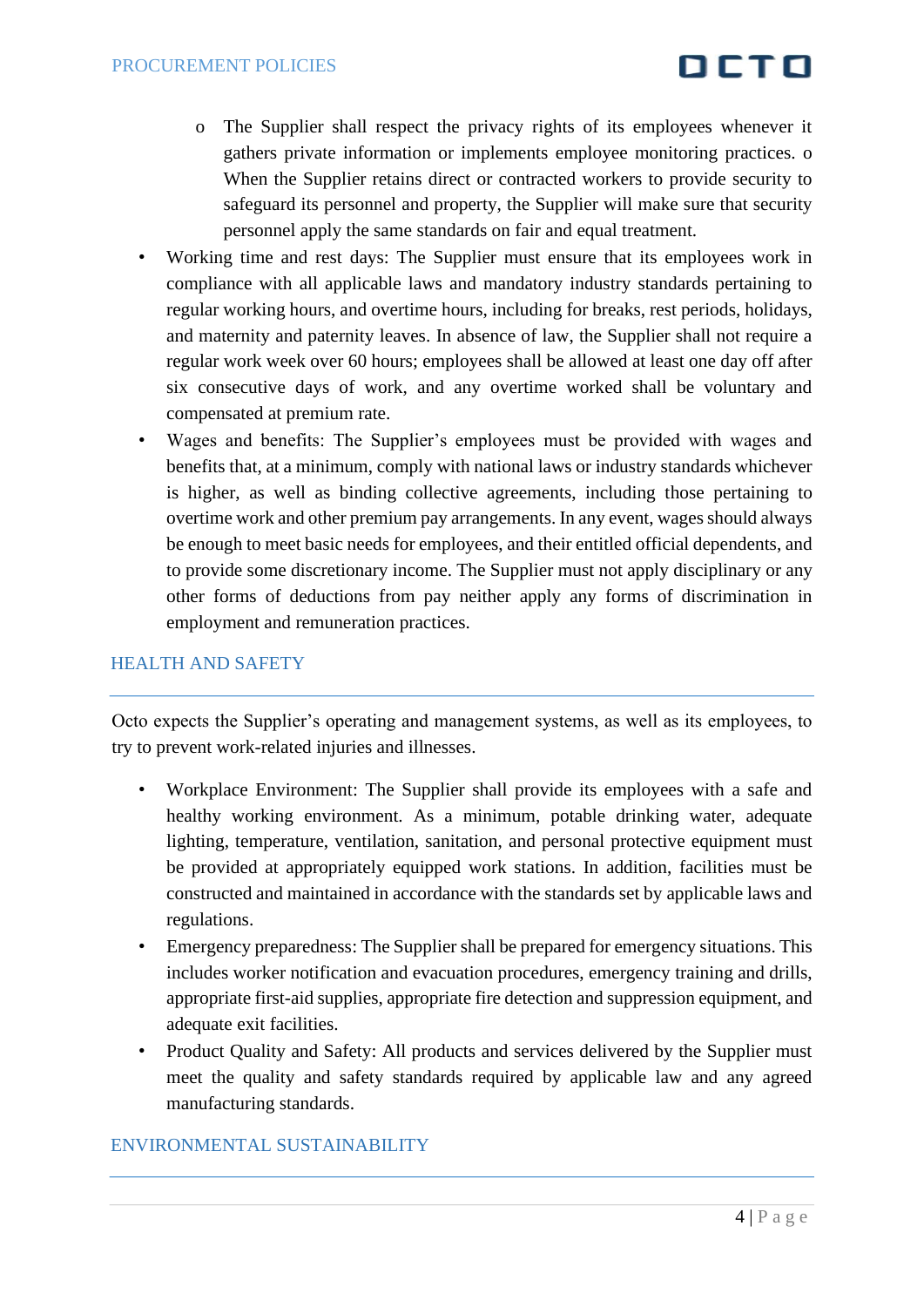Octo requires its Supplier to comply with all applicable legal environmental requirements and demonstrate continual improvement of its environmental performance.

- Environmental Permits and Reporting: The Supplier shall obtain, keep current, and follow the reporting guidelines of all the required environmental permits and registrations to be at any time legally compliant.
- Environmental Management System: The Supplier shall document and implement a relevant environmental management system (based on international standards), designed to identify, control and mitigate significant environmental impacts.
- Hazardous Materials and Product Safety: The Supplier shall identify hazardous materials, chemicals and substances, and ensure their safe handling, movement, storage, recycling, reuse and disposal. All the applicable laws and regulations related to hazardous materials, chemicals and substances must be strictly followed. The Supplier shall comply with material restrictions and product safety requirements set by applicable laws and regulations. Suppliers shall ensure that key employees are aware of and trained in product safety practices.
- Resource Consumption, Pollution Prevention and Waste minimisation: The Supplier shall optimise its consumption of natural resources, including energy and water. Supplier shall implement and demonstrate sound measures to prevent pollution and minimise generation of solid waste, wastewater and air emissions. Prior to discharge or disposal, supplier shall characterize and treat wastewater and solid waste appropriately and according to applicable laws and regulations.

#### ACKNOWLEDGEMENT

Acknowledgement of the Code is a pre-requisite in every Octo Procurement Contract. Through the acceptance of the Purchase Order, the Supplier commits that all its operations are subject to the provisions contained in this Code. This Code, or the demonstration of its compliance, does not create any third-party beneficiary rights for the Supplier. The standards of the Code are in addition to, and not in lieu of, provisions of any legal agreement or contract between suppliers and Octo.

#### COMPLIANCE

The Supplier may demonstrate its commitment to these principles through compliance with its own code of conduct or company policies, if they follow the above principles. However, Octo may require the Supplier to verify its compliance with this Code by any of the following methods and to take corrective action if there is a reason for concern.

- Self-Assessments: Octo may ask its Supplier to complete a questionnaire on compliance with this Code.
- Third-Party Assessments: Octo may ask for information from a third party, e.g. a data provider, on the Supplier's compliance and performance with regard to the Code.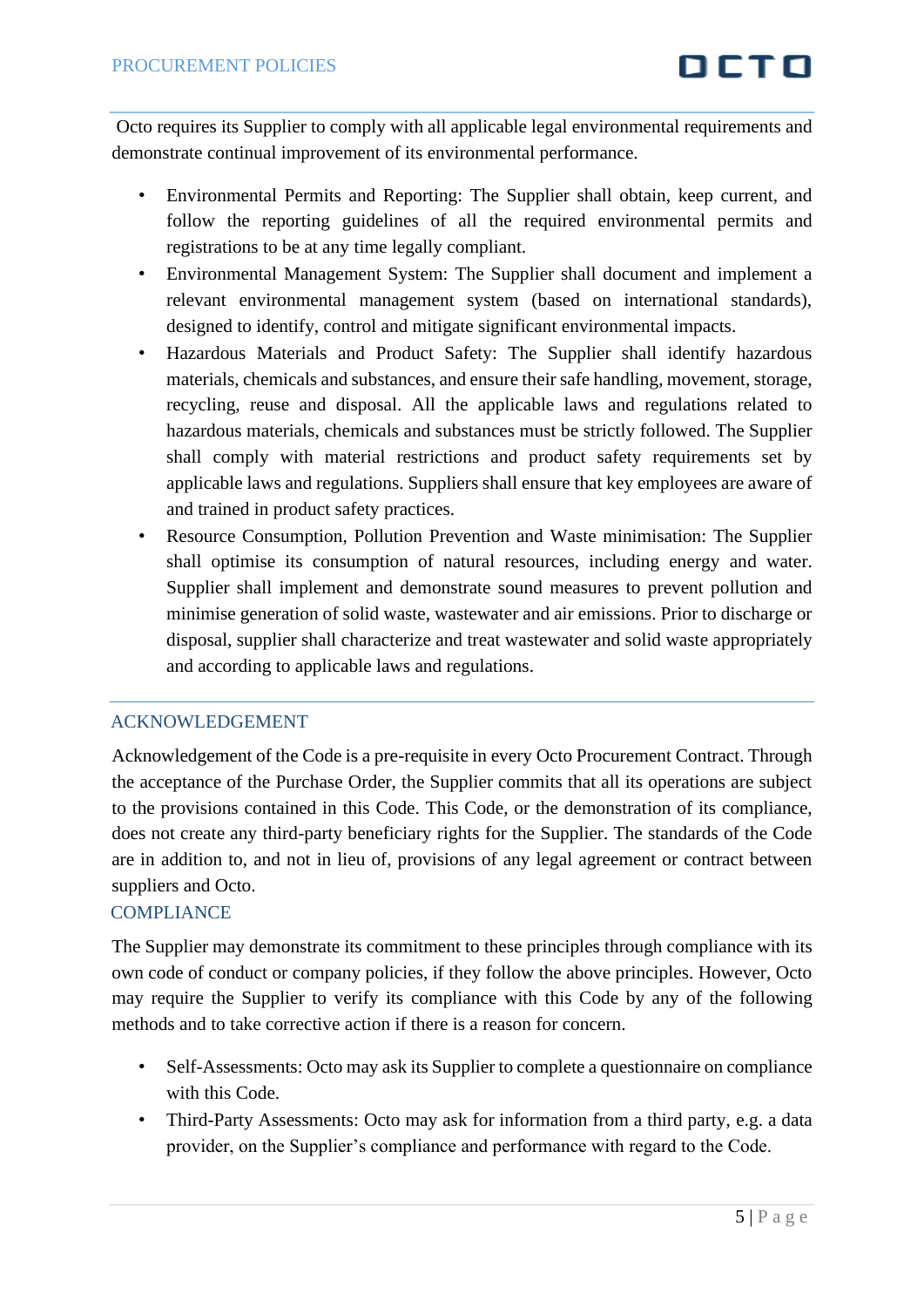- Certifications/Statements: Octo may ask its Supplier for a certification or statement confirming compliance with the Code.
- On-Site Audits: Octo or an authorized third party acting on its behalf may contact the Supplier and ask for permission to verify compliance with the Code on site.